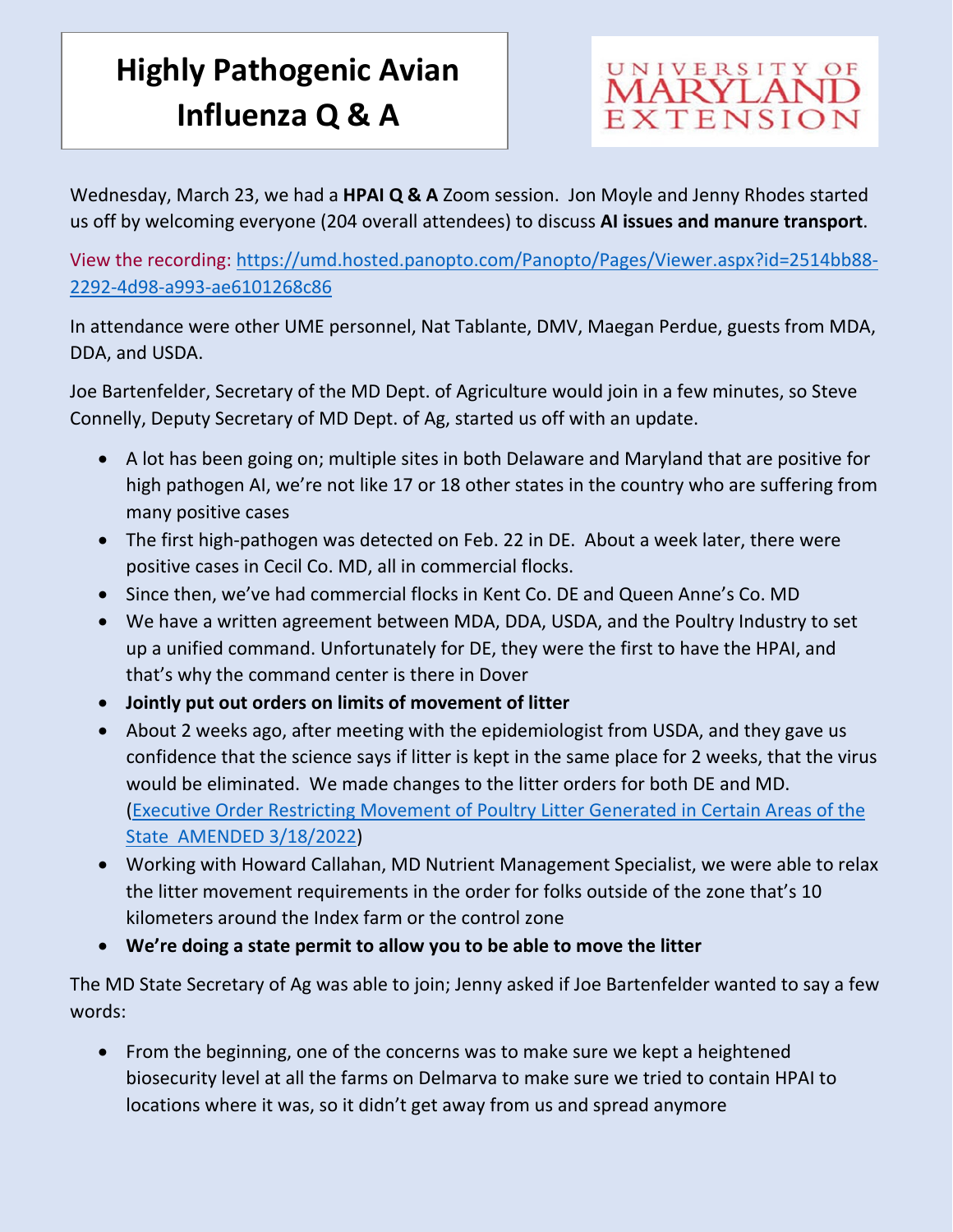• Everybody knows of the rising cost of fertilizer and people are dependent on being able to use the poultry litter to use as fertilizer and spread out on the field. So, as Steve said, the epidemiologist found once chickens go out, and litter gets a chance to 'cook' for 14 days, the threat of HPAI would be gone.

## (HAS TO STAY IN PRODUCTION AREA FOR 14 DAYS. IF LOCATED IN AFFECTED AREA, YOU NEED TO GET A PERMIT IN ADDITION TO THE 14 DAY RULE.)

We can move that litter out, and it can be used in the fields and, under a permit-purposes only, we can also move it into control zones and it can be spread there

• It's been a lot of work, a lot of time being put in by USDA, DDA, and MDA at the control command sites and at the farms. It's a whole different undertaking when talking about laying houses versus broiler houses as far as the depopulations and removal; it was a whole different experience from what people anticipated from any tabletop exercises

Georgie Cartanza, Poultry Extension Agent for the University of Delaware, and Bob Coleman, Nutrient Management Agent for Delaware, Holly Porter and James Fisher of DCA were introduced

Jenny Rhodes opened the discussion up for questions.

- Q: Where do we stand in Kent Co., DE, looking for guidance for those inside the hot zone
- Howard Callahan of MDA Nutrient Management Program, is handling MD people who need to apply for a permit, says in MD, which should relate to what is being done in DE, people need to apply for a permit if they are in the hot zone and want to remove litter from their production area.
- The latest executive order basically requires every poultry operation in the entire state of MD or DE to follow the 14 day rule, which says litter cannot leave your production area until it has at least been 14 days removed from live birds.
- **Only people in what we call the restricted area are people that are within 10 kilometers of an active site.**
- Farmers that are in the zone have been notified. We shared a copy of the executive order with them as well as what they need to do to obtain a permit if needed.
- Callahan has issued 8 permits for sites in MD that are in those zones who basically need to move litter and it's dependent on when their birds leave is when that permit would be effective.
- In MD, **if you haven't been directly notified**, and probably in DE too, **you are NOT in a restricted zone.** It is not the same map that was originally put out with the FIRST executive order; you just need to follow the 14-day rule  $-$  you do not need a permit if not in the restricted zone.
- Q: If your birds are out, when can you see birds again?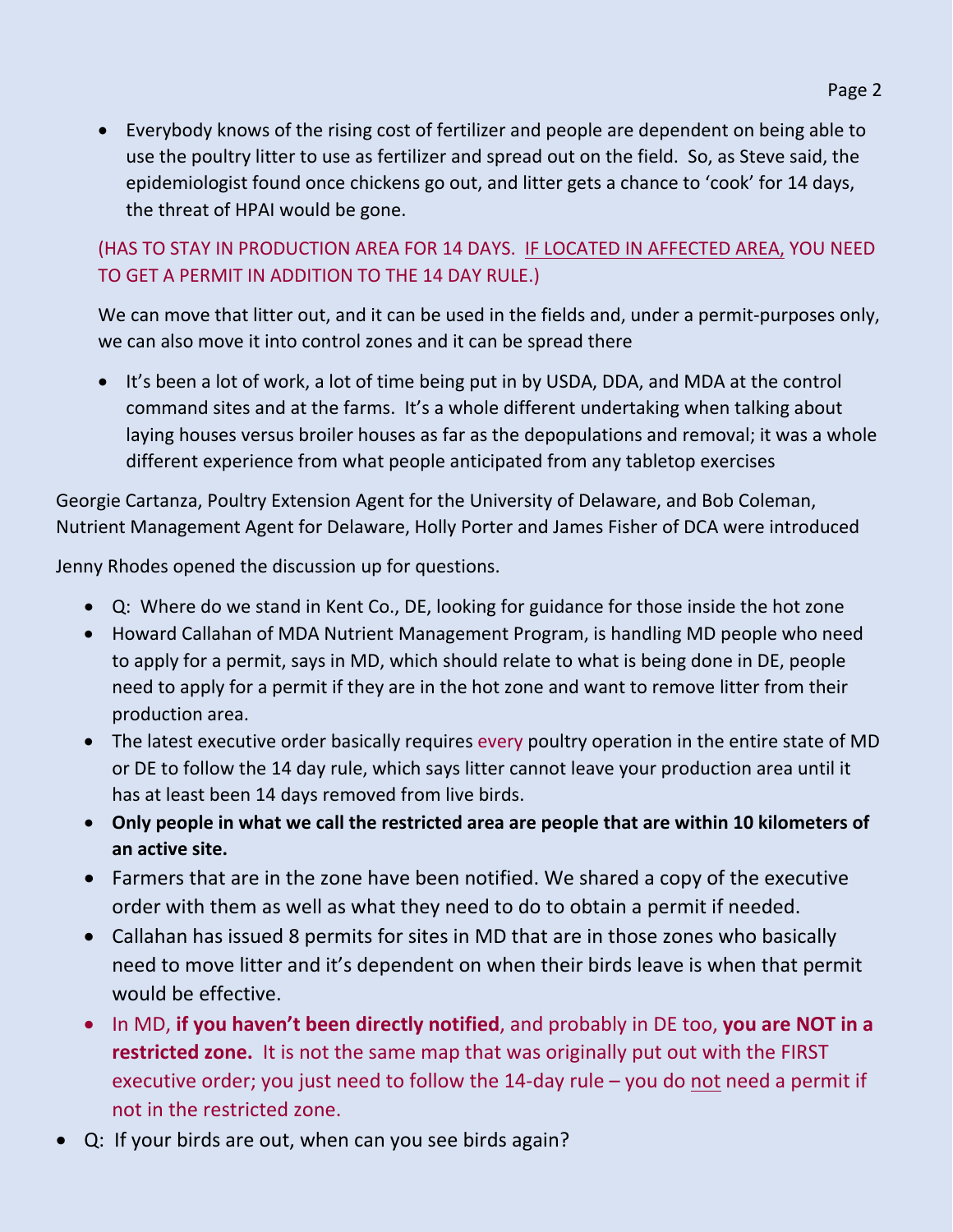- Guidance from APHIS states for each incident, the time frame will be different because of composting, clean out, disinfecting of the operation. But, if all goes well, once the compost is capped, it could be under 30 days that we could release the hold orders on individual farms, says Steve Connelly. Cecil Co. could be another week before compost is capped.
- Bob Coleman, DDA, agreed with the above, said a 6.2 mile radius (10 kilometers), and even those in the general neighborhood can contact DDA at 302-698-4556 for Bob.
- Q: My chickens are going out, but getting chickens back in 10 days, what can I do on my farm?
- Howard Callahan says follow the 14-day rule before litter can leave the production area after live birds have left. You can take manure out of your house and put in your storage structure, because that's part of your production area. If you get new chickens in 10 days, you are still allowed to move that litter from the shed once the 14 day hold period has been met.

You just have to limit interaction between that 14-day old manure and any new litter.

If you need a permit, we're going to spell out everything you can and cannot do into the permit. Again, if you are not in a restricted zone, it's the 14 day honor system.

These Notes covered just the tip of the iceberg on this HPAI Q & A Zoom. Please watch the whole video, linked at the top, to get more answers and information.

UME's Poultry site is full of information. The latest news is on the top of the landing page. Go down to the bottom of that page for publications, videos, and events. We hope to get together again **April 6** to follow up and see if we have more updates. Here is our site link: <https://extension.umd.edu/poultry>

## **Helpful Contacts and Information:**

**Howard Callahan,** MDA Nutrient Management, contact 410-279-4003 or [howard.callahan@maryland.gov](mailto:howard.callahan@maryland.gov)

**Bob Coleman**, DE Dept. of Ag Nutrient Management 302-698-4556 direct to his desk

Liability Info: [https://extension.umd.edu/resource/biosecurity-measures-limit-liability](https://extension.umd.edu/resource/biosecurity-measures-limit-liability-spreading-avian-flu)[spreading-avian-flu](https://extension.umd.edu/resource/biosecurity-measures-limit-liability-spreading-avian-flu)

APHIS:

[https://www.aphis.usda.gov/aphis/ourfocus/wildlifedamage/SA\\_Program\\_Overview/SA\\_C](https://www.aphis.usda.gov/aphis/ourfocus/wildlifedamage/SA_Program_Overview/SA_Contact/ws-state-info?st=MD:Maryland) [ontact/ws-state-info?st=MD:Maryland](https://www.aphis.usda.gov/aphis/ourfocus/wildlifedamage/SA_Program_Overview/SA_Contact/ws-state-info?st=MD:Maryland)